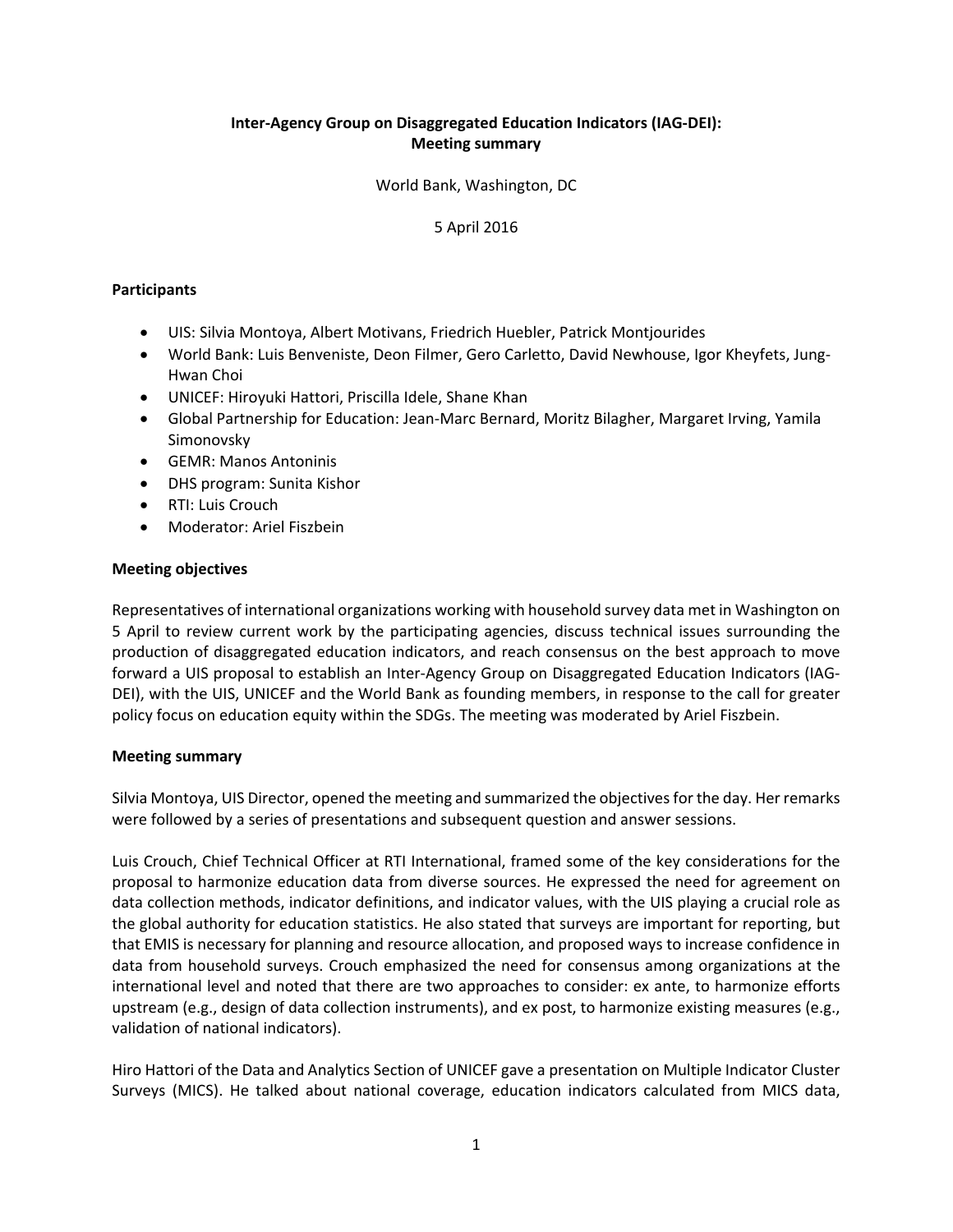current disaggregation, and plans for the future (including disaggregation by disability and migration status). Recent work by UNICEF includes the development of education profiles and of new educational attainment measures (completion of primary and secondary education). Challenges that he described include a lack of consensus on key indicator definitions and data processing methods, which is reflected in discrepancies between indicator values generated by different organizations from the same data. During the question and answer session participants learned that the disability module for children is still a work in progress.

Sunita Kishor, Director of the DHS program, gave a presentation on Demographic and Health Surveys, a program funded by USAID. She described national coverage and talked about details of data collection, including recent changes to the education module. Among other things, she mentioned that in upcoming surveys the reading test will be given to respondents with less than tertiary education. There are no plans to add a disability module to DHS surveys. Kishor also mentioned that proposals to modify education questions and produce new indicators in DHS would have to be validated with USAID and participating countries. The geographic coverage of DHS has progressively moved away from Latin America, where a number of countries are now considered to be developed enough to be less of a concern for USAID. Kishor also explained that DHS microdata can only be distributed by the DHS program, whereas indicators can be distributed by anyone. DHS data are accessible via an Application Program Interface (API) to facilitate the development of web apps using DHS data.

David Newhouse, Senior Economist at the World Bank, gave a presentation on two World Bank databases with harmonized household survey data: the Global Micro Database (GMD, with data from about 300 surveys) and the International Income Distribution Database (I2D2), with data from about 1300 surveys). These databases are harmonized (e.g., they use the same variable names) but not standardized (e.g., data on school attendance or attainment are not reported with reference to ISCED). The databases can only be used internally by World Bank staff and they only include surveys that collect data on labour and welfare. Due to legal agreements with countries the databases cannot be shared outside of the World Bank but it is currently seeking agreement with NSOs regarding public dissemination of the data. There is also some hesitation to share the databases more widely because they could be used to produce poverty estimates that are different from those officially disseminated by the World Bank.

Manos Antoninis, Senior Policy Analyst at the Global Education Monitoring Report, presented the World Inequality Database on Education (WIDE). The database was originally launched as the Deprivation and Marginalization in Education (DME) dataset in 2010. Antoninis gave an overview of the WIDE website, presented the list of indicators included in WIDE, and showed data visualizations. Plans for WIDE include the addition of data for high-income countries and new indicators, e.g. the upper secondary out-of-school rate and participation in tertiary education. Antoninis also clarified that all data in WIDE were now produced internally by the GEMR team.

Gero Carletto, Manager of the Living Standards Measurement Study, gave a presentation on LSMS. He described plans to fill data gaps in household survey data, for example by supporting a household survey (not only LSMS) in each of the 78 IDA countries every three years. Specifically, Carletto expects an uptick in survey activity from 2017. With regard to harmonization of future data collection he mentioned the option to update the 2000 publication "Designing Household Survey Questionnaires for Developing Countries", also called the "blue book" (http://go.worldbank.org/ZAWINK6M10). He also mentioned a new group to coordinate the survey activities of DHS, MICS and LSMS.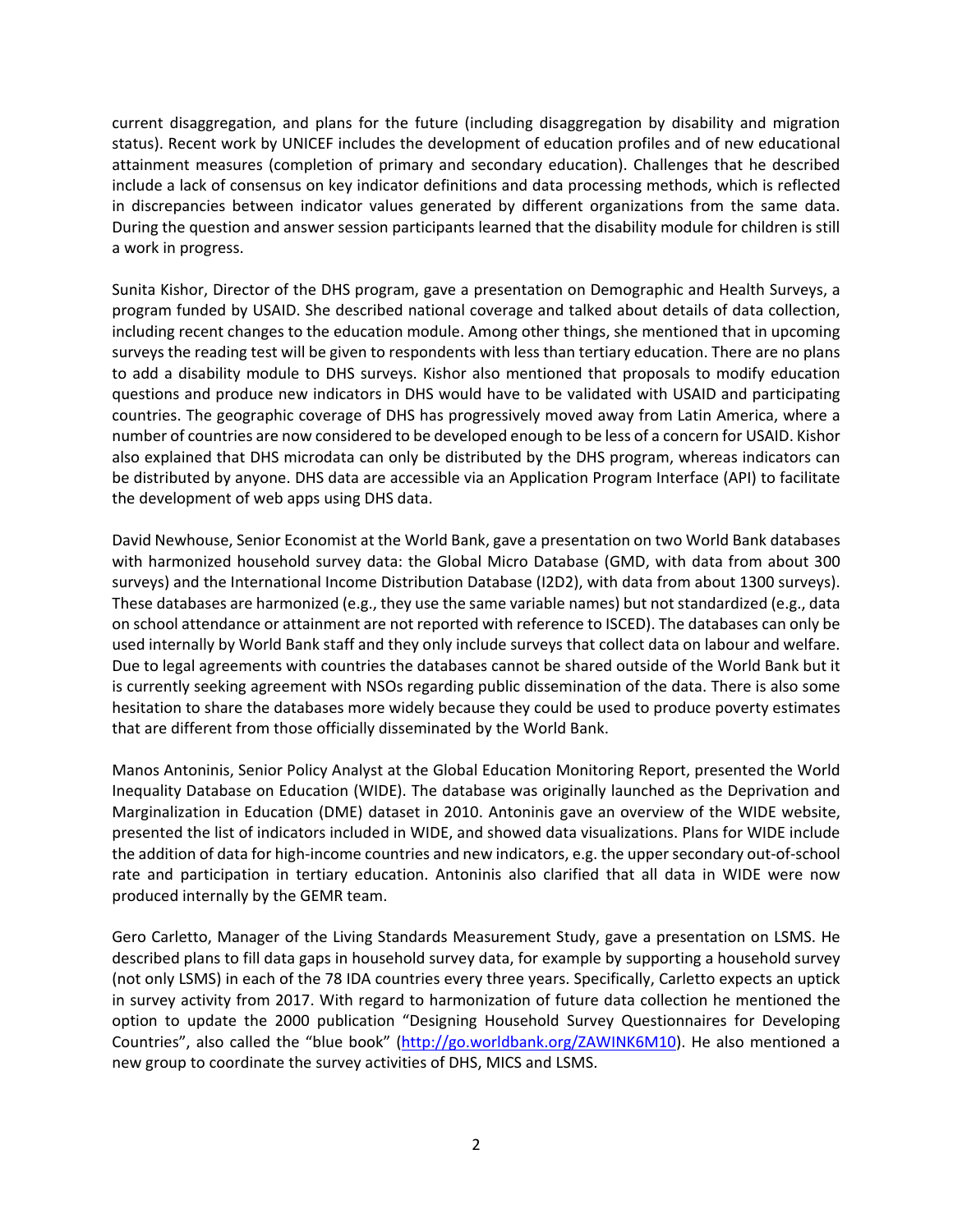Friedrich Huebler, Programme Specialist at the UIS, presented on UIS work with household survey data, mainly on attainment, literacy and school attendance. He described the data sources, processing, indicator calculation, quality control, dissemination, and data coverage in the UIS Data Centre. Huebler emphasized the efforts of the UIS with regard to standardization to make data comparable across countries, for example by mapping all education data to ISCED. He also explained that validation of survey data in the UIS database with countries is modelled on the well‐established process for administrative data.

### **Next steps and timeline**

In the afternoon, Ariel Fiszbein moderated a discussion of next steps for the IAG, starting with indicator definitions and production. The participants mentioned several issues that can cause differences between indicator estimates produced by different agencies, including the indicator definition, the population used for indicator calculation (de facto or de jure), treatment of missing values, age adjustment, and references to the national education system as opposed to ISCED.

As the first step towards a common standard for indicator production, Fiszbein proposed forming a group to agree on the definitions of priority indicators, specifically the indicators mentioned in the concept note for the IAG: completion rate, out-of-school rate, and percentage of children over-age for grade. After some discussion, it was agreed that the UIS would prepare a first draft with definitions and calculation formulae for the three indicators that would then be shared with the other IAG members.

There were some questions about the scope of work of the IAG and how its activities would be organized. Open questions include whether the group will look generally at education data from household surveys or only at disaggregated data, whether it would focus only on global SDG indicators or also thematic indicators, and whether the work would eventually include modelling and harmonization with administrative data, as well as the production of best estimates for certain indicators. Concerns were also raised about possible duplication of work on disaggregation by the IAEG‐SDG group. Kishor pointed out that the DHS program was not part of the UN system and that it received its guidance from USAID. Other open issues were the exact role of the Technical Coordination Group for the IAG and funding of the IAG's activities.

For the production of indicators, Crouch proposed that, at least in the case of small differences between indicator estimates, the UIS should be the arbiter with the final say about the "estimate of record" and with the prerogative to review estimates produced by others. Fiszbein also suggested that the UIS should coordinate indicator production, although the process itself could be decentralized, and that it could serve as the main entity for dissemination. Kishor and UNICEF staff confirmed that their organizations could produce indicators from DHS and MICS data, respectively, once there is agreement on a standard approach.

Montoya gave a brief presentation on organization and governance of the IAG and immediate next steps. At the end of the meeting, the group agreed on the next steps listed below, with other issues, for example concerning the organization and scope of the IAG, to be addressed as the group becomes more active over the coming months.